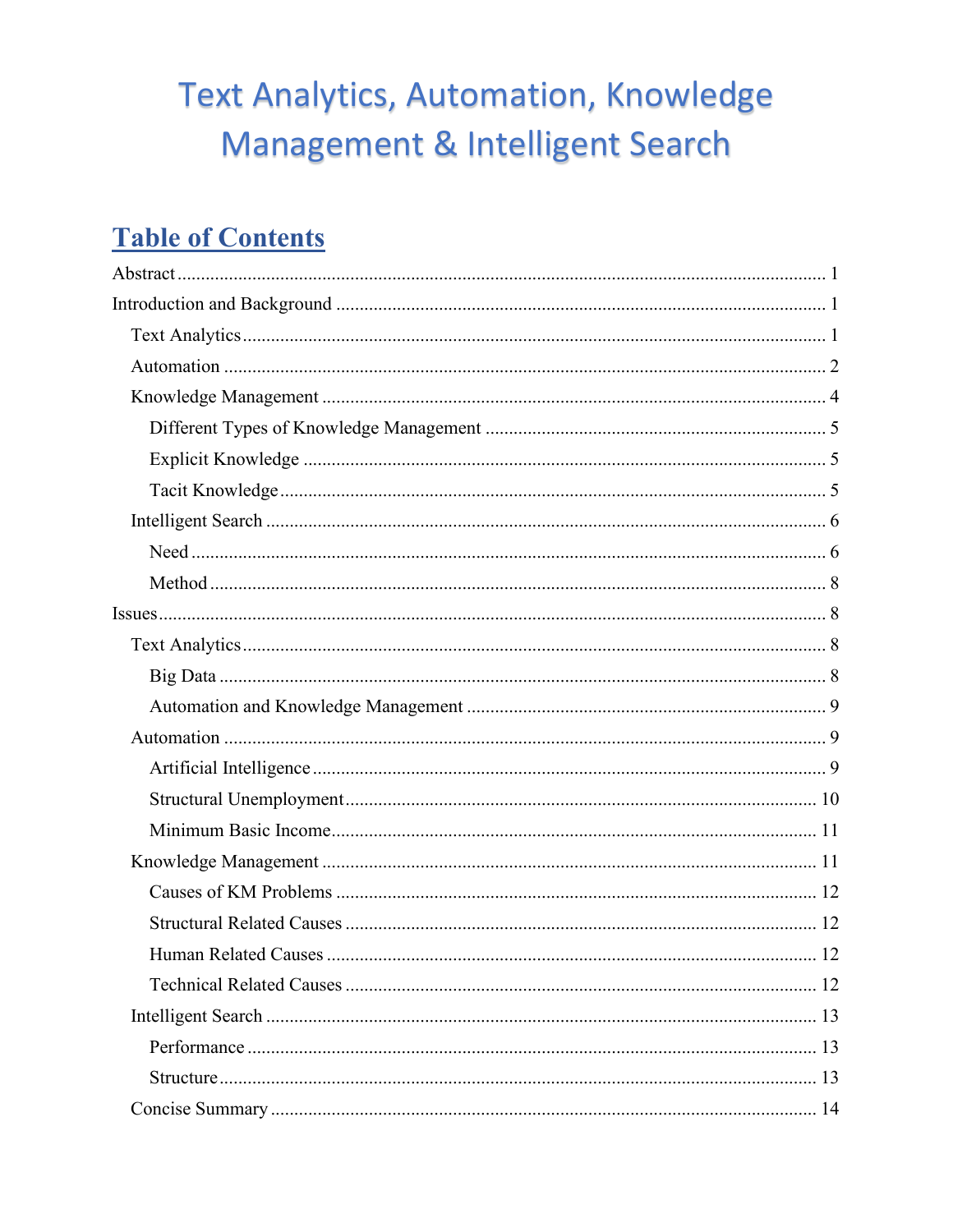## **Table of Figures**

| Figure 3: Technical feasibility by activity type for many industry sectors (Chui, Manyika, & |  |
|----------------------------------------------------------------------------------------------|--|
|                                                                                              |  |
|                                                                                              |  |
|                                                                                              |  |
| Figure 6: Susceptibly of occupations are to automation (Chui, Manyika, & Miremadi, 2016)  10 |  |
|                                                                                              |  |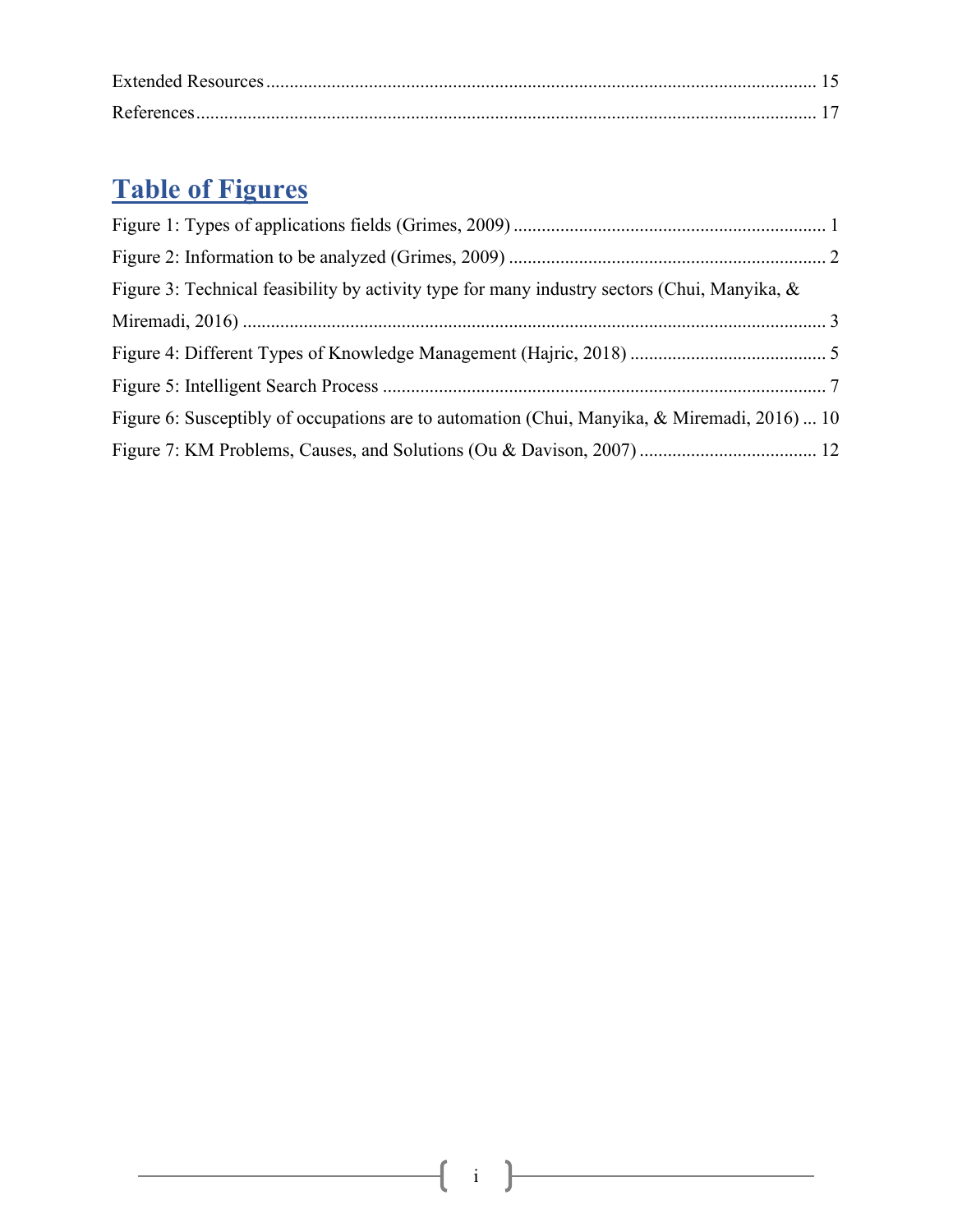## <span id="page-2-0"></span>**Abstract**

Text analytics is the fundamental part of data analysis using known and unknown information that are extracted from big data sets. This is similar to data mining. Unknown data is extracted to create knowledge management and train AI systems. With this information, more menial tasks can be performed by expert systems rather than people, changing automatization in the future. Having the capability of an advanced AI system such as intelligent search optimizes search processes in extreme ways, potentially changing the trajectory of technology and the future.

### <span id="page-2-1"></span>**Introduction and Background**

#### <span id="page-2-2"></span>**Text Analytics**

Text analytics is a subdivision of the Natural Language Processing (NLP) filed in computational linguistics. Also, known as intelligent Text Analysis, Text Data Mining or Knowledge-Discovery in text (Moreno, 2016). Thus, sharing a similar role as big data since they both deal with unstructured text. Text analytics is an extracting process done with non-trivial information and knowledge. Which helps discover new and previously unknown information by the extracting process.



#### What are your primary applications where text comes into play?

#### <span id="page-2-3"></span>*Figure 1: Types of applications fields (Grimes, 2009)*

Using textual patterns, linguistic-based and machine learning-based approaches from nonstructured sources to complete its extraction. Some patterns used for searching are sentence segmentation, tokenization, part-of-speech tagging, shallow syntactic parsing/chunking, named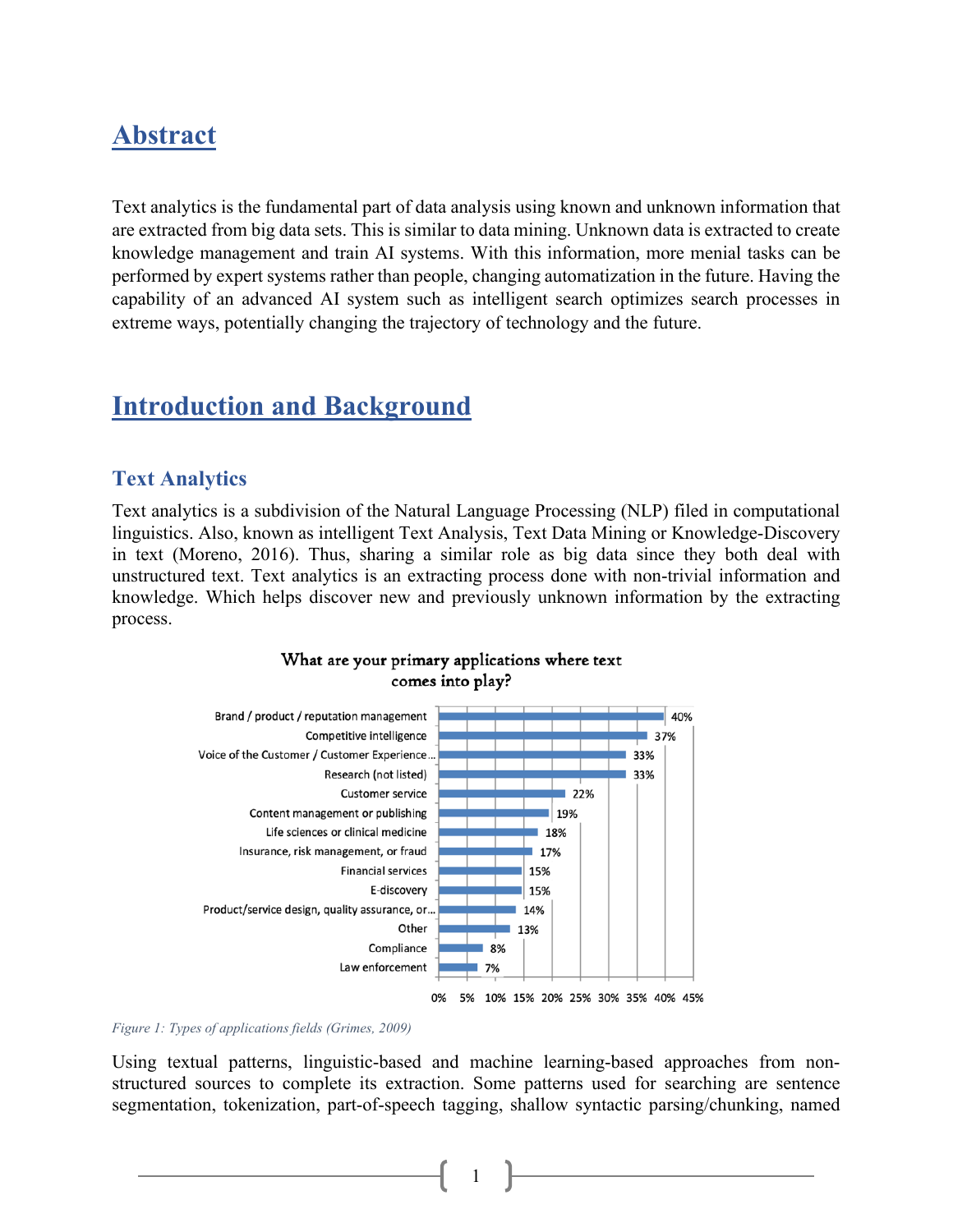entity recognition, and dependency analysis (Moreno, 2016). The extracting process utilizes other software programs such as information extraction, Topic tracking and detection, summarization, categorization or classification, clustering, concept linkage, information visualization, question and answering, and deep learning. The growing use has spread to different industries and commercial fields such as finance, healthcare and supply chains.

Information Extraction uses key phrases along with relationships in the text. With predefined sequences, pattern matching and typical based on common expressions. Topic tracking and detection uses keywords to identity large amount of data such as articles, online text documents, and search engines as seen in Figure 2.



#### What textual information are you analyzing or do you plan to analyze?

<span id="page-3-1"></span>*Figure 2: Information to be analyzed (Grimes, 2009)*

This helps predict documents using top tracking. Summarization is use by sentences extraction from a document as well as headings and subtopics to help identify key points. Categorization or classifications uses predefined themes relaying on relationships or topics as thematic graphs using similarity. Clustering is similar to that of categorization but without predefined topics. Concept linkage tools find related documents that share commonly shared concepts between two different objects. Information visualization maps out a hierarchy to narrow down a broad range. Question and answering uses queries to find the best answer to a question. Deep learning uses neural networks in two layers that processes text.

#### <span id="page-3-0"></span>**Automation**

Any repeatable task that a human is needed for in any setting can at some point, with enough innovation, be automated. These labor-saving technologies allow tasks to be completed with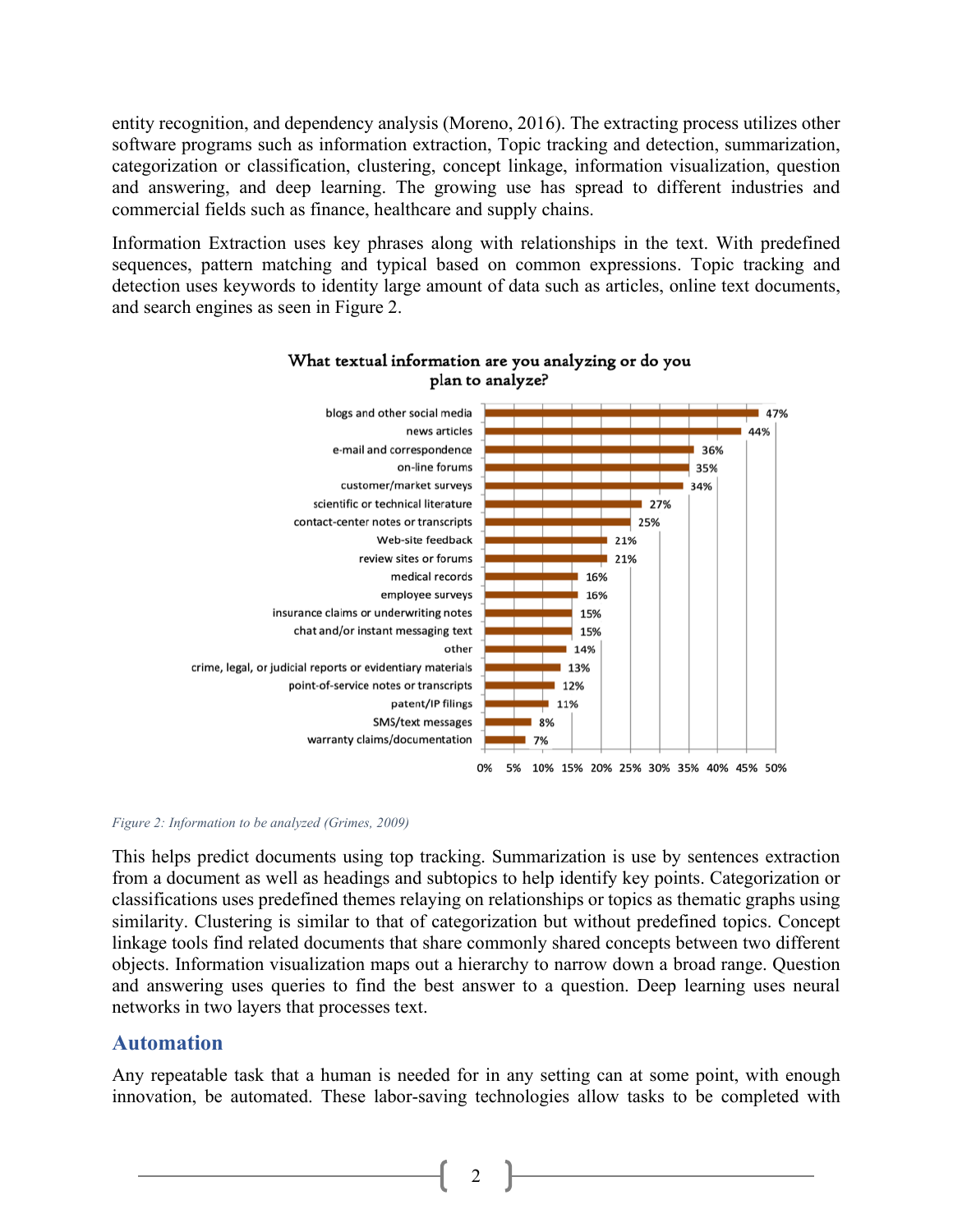minimal human interaction (Grace, 2018). Automation can be found in all areas from household appliances to huge assembly lines in factories.

In a report done by McKinsey & Company in 2016, different industries were examined for the feasibility of them to be automated. Figure 3 shows a breakdown of different occupations by sectors. Each sector then shows the amount of time spent doing the activity and the ability to automate the different factors of the job. The size of the circle represents the amount of time spent doing that type of work in the occupation, and the color representing how hard that work would be to automate. Red being nearly impossible, with blue being easily feasible (Chui, Manyika, & Miremadi, 2016).



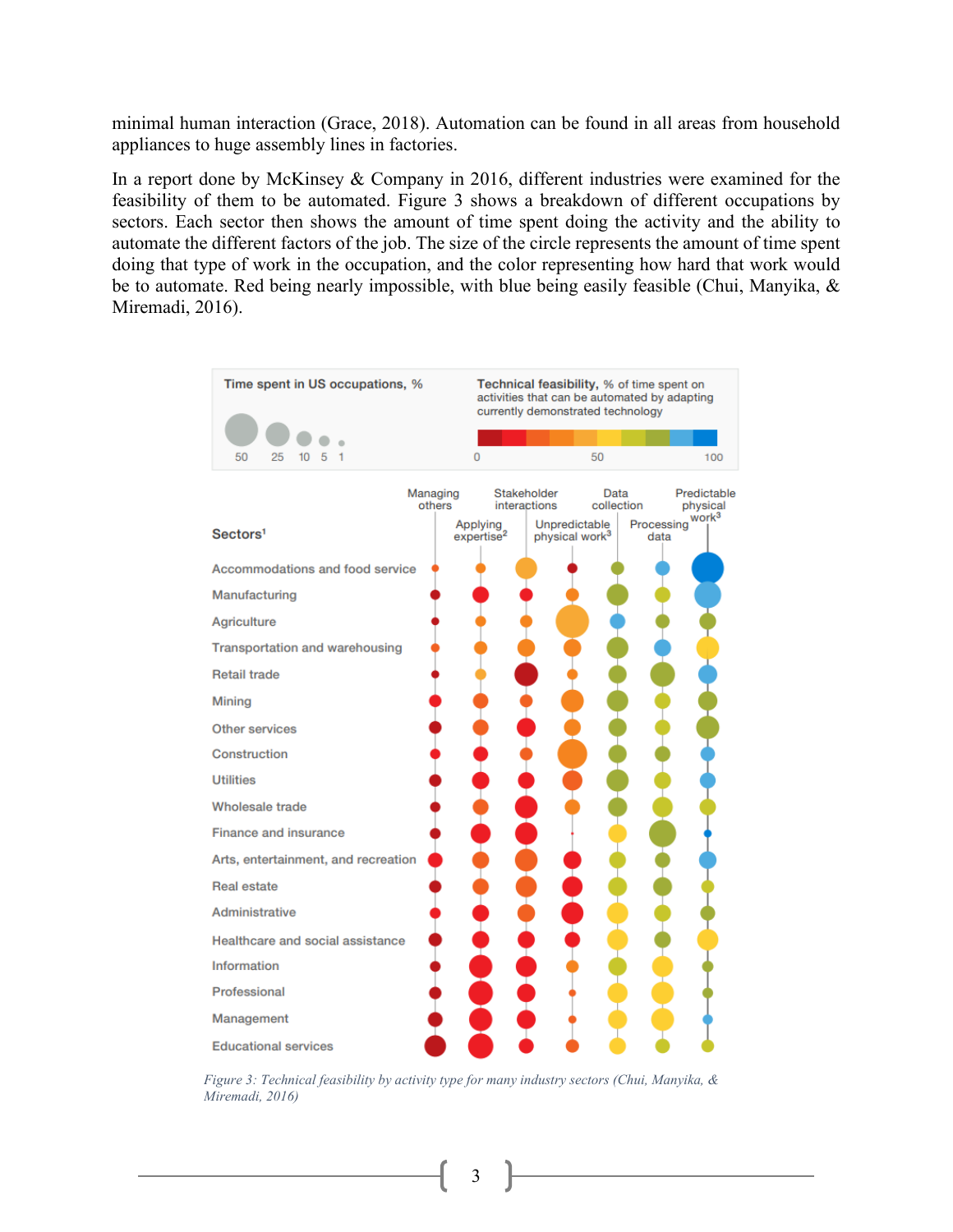Automation in the households has become commonplace. Simple controllers that monitor temperature are used by a water heater to maintain hot water, a thermostat to control air conditioning, and an oven to maintain the desired temperature. While many other tasks are semiautomated requiring some human interaction such as dishwashers, washers, and dryers. Improvements in technology have allowed the Roomba to advance from a simple wall bumping algorithm, to a sophisticated robot that utilizes artificial intelligence to sense and learn the world around it.

Artificial intelligence can be used for more complex tasks such as a self-driving car. Several different sensors and optics need to be utilized for the automation of something as complex as driving a car. The artificial intelligence will utilize the inputs from all the sensors to decide in real time what to do. These decisions can allow the car to proceed forward, or to slow down to avoid something ahead. Since a program can only be coded for what the coder predicts, artificial intelligence is used to make predictions for the conditions not planned for.

#### <span id="page-5-0"></span>**Knowledge Management**

AI allows machines to gain knowledge on how to perform tasks. The machines use that knowledge to perform tasks that humans do. Knowledge Management (KM) is used to make it efficient for the user for an organization and saves the knowledge used for that specific company (Hietala, 2019). This is used to benefit the productivity, minimize risks, and make faster decisions to help a business become better. KM engages in four practices to provide effective knowledge management process which are discovery, capture, process, and maintaining knowledge (Greene, 2020).

Discovery is an understanding of where the knowledge is being sourced to in the organization. It is used to know where the important knowledge is kept, and how to learn from the knowledge. In addition to figuring out where the knowledge can be lost in the system. Capturing allows the organization to contain the amount of knowledge in their database. It must be stored and organized. To create an organizational structure that can be mapped out, the knowledge needs to be categorized properly to be accessed easily. Process makes sure the knowledge is organized and assessed properly. That will help have a structure to keep building in the information for the organization. Sharing enables easy access for the whole organization to obtain easily. This will help maintain the knowledge within the company and allow the system to be used efficiently by the employees in the company.

KM and AI is used to help machines learn. Machine learning is used to help improve the decisionmaking process for the humans. AI helps machines to process, acquire, and use the knowledge to provide a better system for the employees to use (Rhem, 2017).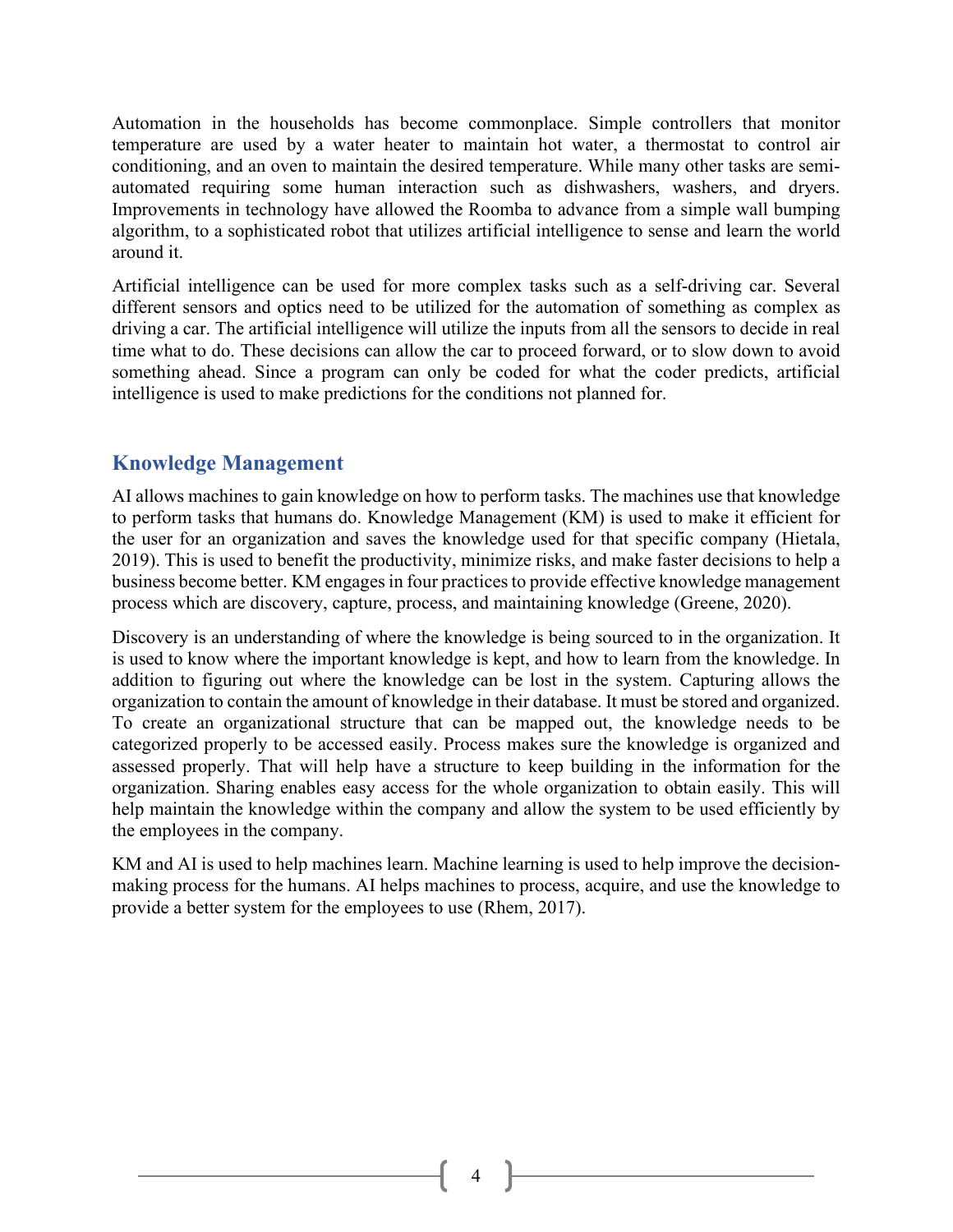#### <span id="page-6-0"></span>**Different Types of Knowledge Management**



*Figure 4: Different Types of Knowledge Management (Hajric, 2018)*

There are two different types of KM: Explicit Knowledge and Tacit Knowledge (Hajric, 2018). Figure 4 displays explicit knowledge being on the top part of the pyramid and tacit knowledge being on the bottom part of the pyramid.

#### <span id="page-6-1"></span>**Explicit Knowledge**

Explicit knowledge is knowledge that can be documented. It is useful for database, notes, documents, etc. It is helpful because it is documented information that can be written down. It can be easily codified. It is easy to share, modify, and copy to use that knowledge. It is easy to organize and categorize. That allows there to be transfers when needed.

#### <span id="page-6-2"></span>**Tacit Knowledge**

Tacit Knowledge is knowledge that is personal, or experience based. It cannot be easily codified. It is hard to document and measure the knowledge, but it is the most valuable source of knowledge. It is difficult to share, modify, and copy to use that knowledge.

Some examples of tacit knowledge are language speaking, sales, body language, intuition, etc. Language speaking is learning vocabulary and grammar of a different language. Using that knowledge to increase experience speaking a different language. Sales is a skill that is learned by a salesperson to help the business increase the money flow for that business. Body language is a skill that is important when talking to others. It is learned as you grow older to make communication easier. Intuition is a skill that allows the person to understand knowledge without logic. It makes decision making easier and learned as you make mistakes.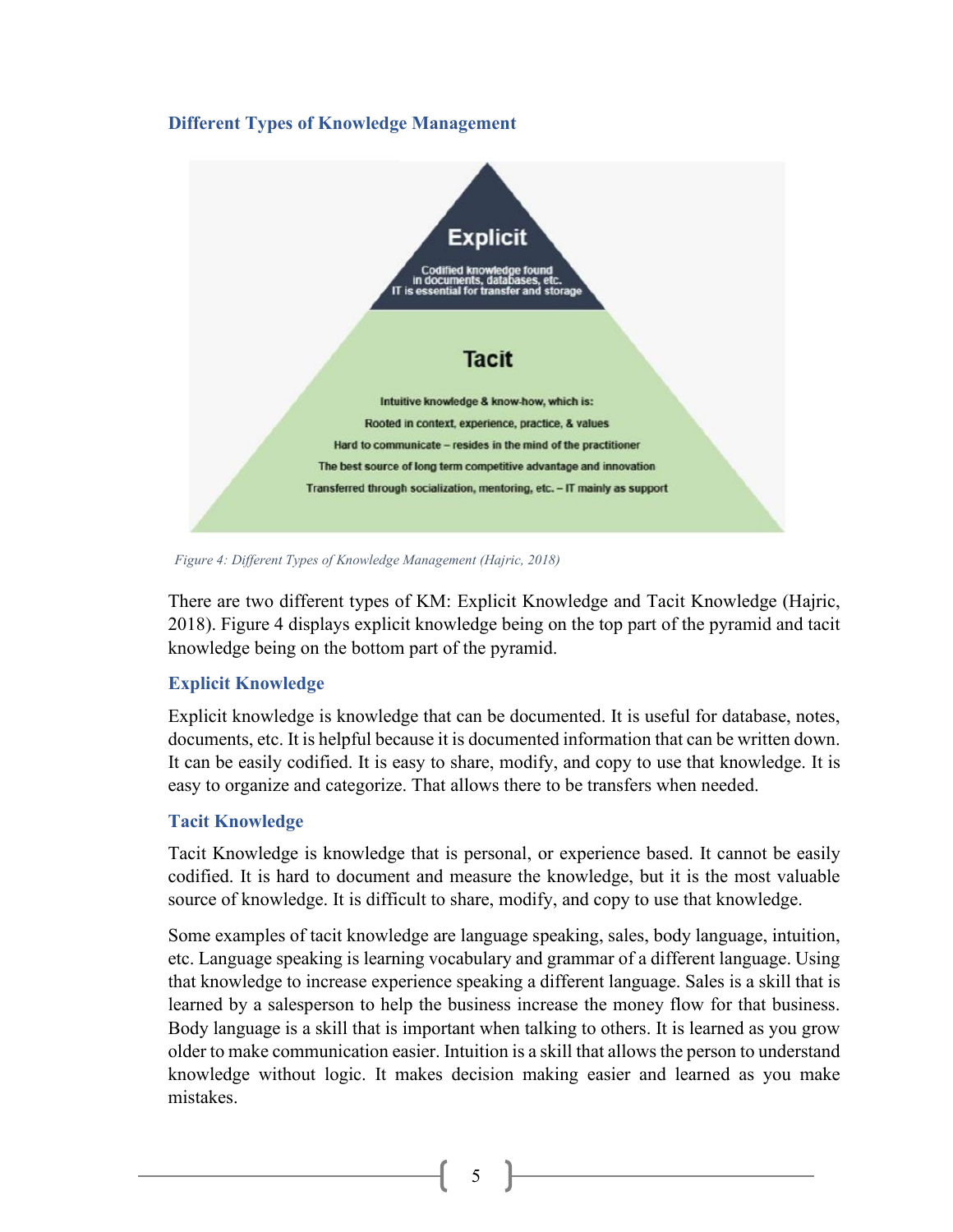#### <span id="page-7-0"></span>**Intelligent Search**

Knowledge is power; that is the lifelong adage that has been passed down across generations of people over centuries of time. Access to information is a key determinant for advancement in various works of life, from business and learning to sports and medicine. As a result, it is no surprise that positioning in the Search Engine market is as important as it is.

The World Wide Web, accessed via the internet, has become the premiere source for searchable information. Data stored via relational and non-relational databases has been curated in formats that make information retrievable by the mere click of a button on a search engine website.

However, the presentation of information that is sought is arguably as important as the retrievability of the information itself. Individuals seeking information on the internet are looking for search engine websites to interpret passed data in the way that it was originally intended and answer accordingly.

This growing need for advanced artificial intelligence and machine learning brought with it the need to develop search algorithms that found ways to decipher textual data and provide solutions to the perceived problem. "The subject invention [Intelligent Search] relates generally to computer systems, and more particularly, relates to systems and methods that employ machine learning techniques to rank and order search results from multiple search sources in order to provide a blended return of the results in terms of relevance to a search query." (Liu, Ratnaparkhi, Yao, & Katariya, 2006)

Each search engine website uses different algorithms to determine ranking for search results. Some of the more popular methods include looking for the entered search phrase in the title tag of an HTML page, noting frequency of occurrence and identifying location of search term on a page (appearance near the top of a page, generally in the headline section, ranks higher than appearances towards the lower parts). (Liu, Ratnaparkhi, Yao, & Katariya, 2006)

The ultimate goal for the creation of intelligent search is to provide the most relevant information to a user in the order that most directly relates to the phrase being searched for. One of the key attributes of an intelligent search algorithm is the ability to use previously found data to make decisions on best course for a solution, i.e. using heuristics as an aid.

#### <span id="page-7-1"></span>**Need**

One of the most important parts of being a software developer is having the ability to retrieve the necessary information that is needed to solve a problem. As advancements are made within the development field, more information is constantly sought out. A quick search on the Stack Overflow website is par for the course on a normal workday. Remaining on the bleeding edge of the vocation means that this process must be neverending.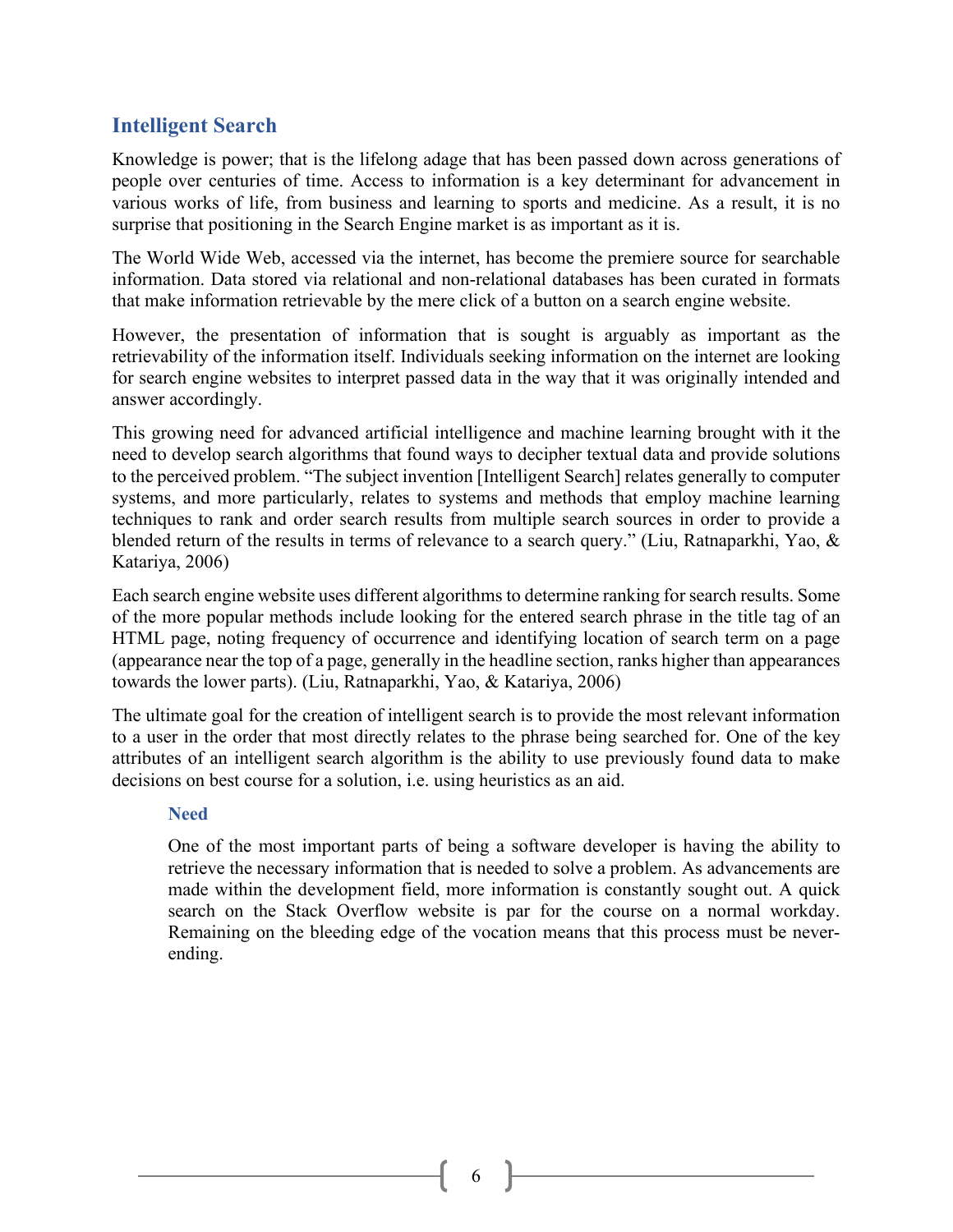Diagnosing problems on the operating system, for example, requires the use of utilities such as "grep" to identify patterns and relevant information in log files for issue resolution and triage (Liu & Lethbridge, 2001). This need expands way beyond just software developers. Everyday people utilize search engines such as Google to find information that they need.



*Figure 5: Intelligent Search Process*

Because so much variation exists within the expression and definition of terms, identifying the exact result being sought out is not always straightforward. Regular expressions and other types of query expansions have been created to perform transformations to a string. One such type of transformation is the use of dictionaries to find acronyms, antonyms, and the like. However, normal query expansion methods are not usually a one-stop solution in retrieving information in more complex utilities such as source code exploration systems.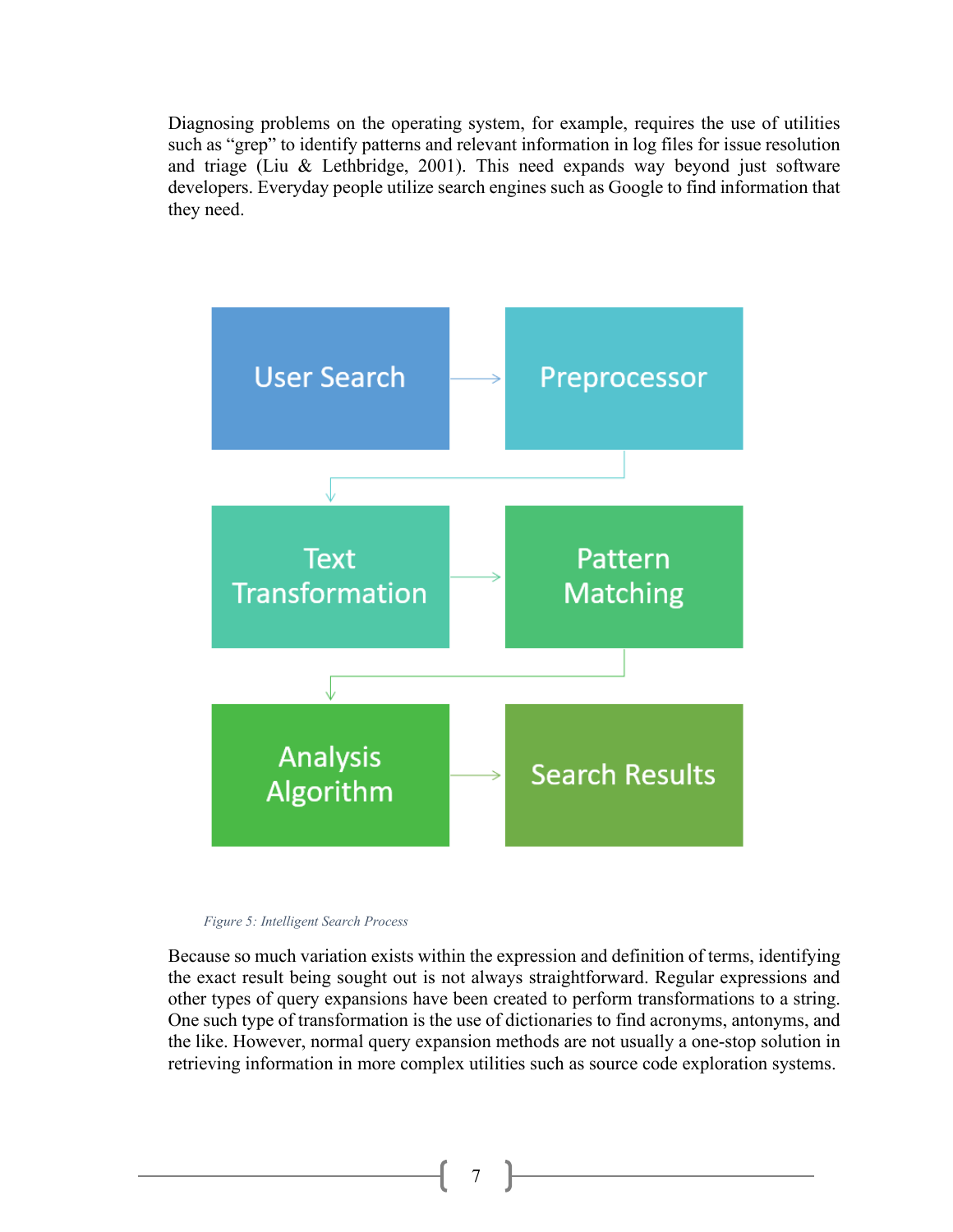Intelligent search solutions have been devised to streamline this process and automate string transformation to find more relevant results.

#### <span id="page-9-0"></span>**Method**

There are three main processes involved in a normal information retrieval model: preprocessing, retrieval, and evaluation.

The pre-processor involves the use of automatic text operation methods such as "stopword" removal and stemming to ready information for retrieval. This leads to a word collection that is the putative logical view of the document. The logical view can include manually assigned keywords by authors. (Liu & Lethbridge, 2001)

Prior to search results being presented, search candidates are created using various algorithms. The query is then performed and a decision on order display to user is made.

### <span id="page-9-1"></span>**Issues**

#### <span id="page-9-2"></span>**Text Analytics**

One of the main issues to text analytics is the usage of big data and access to it. In order for text analytics to work there has to be reliable data. Yet, there is no correct way to measure what is considered big data or small data. If the amount of data is larger than the capacity of the user's storage than you run into hardware issues. Meaning that if the data is using the full capacity than there is no room to train the software to do its job properly. Which leads to the availability to train systems to have a reliable result.

The other issue is the ability to access the data. Much of the data that is collect is stored in private database/servers that are not accessible to the public. So, if this information does not allow public access this limits the success rate of the software potential. The consequence is that replication of analysis is almost impossible, since the supporting materials and the underlying technology are not publicly available (Moreno, 2016).

#### <span id="page-9-3"></span>**Big Data**

Big data has become a major part in the world of artificial intelligence. As it's used for many different type's methods of data collection. Though it has come upon a few conflicts within itself. One major issue being the exact method of determining what is considered small data and big data. This all comes down to the simple matter of how data is stored.

Data can become overwhelming and exhaust our means of storage. Requiring a vast number of data centers to help store the data. With that being said, how can there be a measurement if the technology limits the amount of data that can be stored on a single place. With also lead using cloud computing to share data worldwide.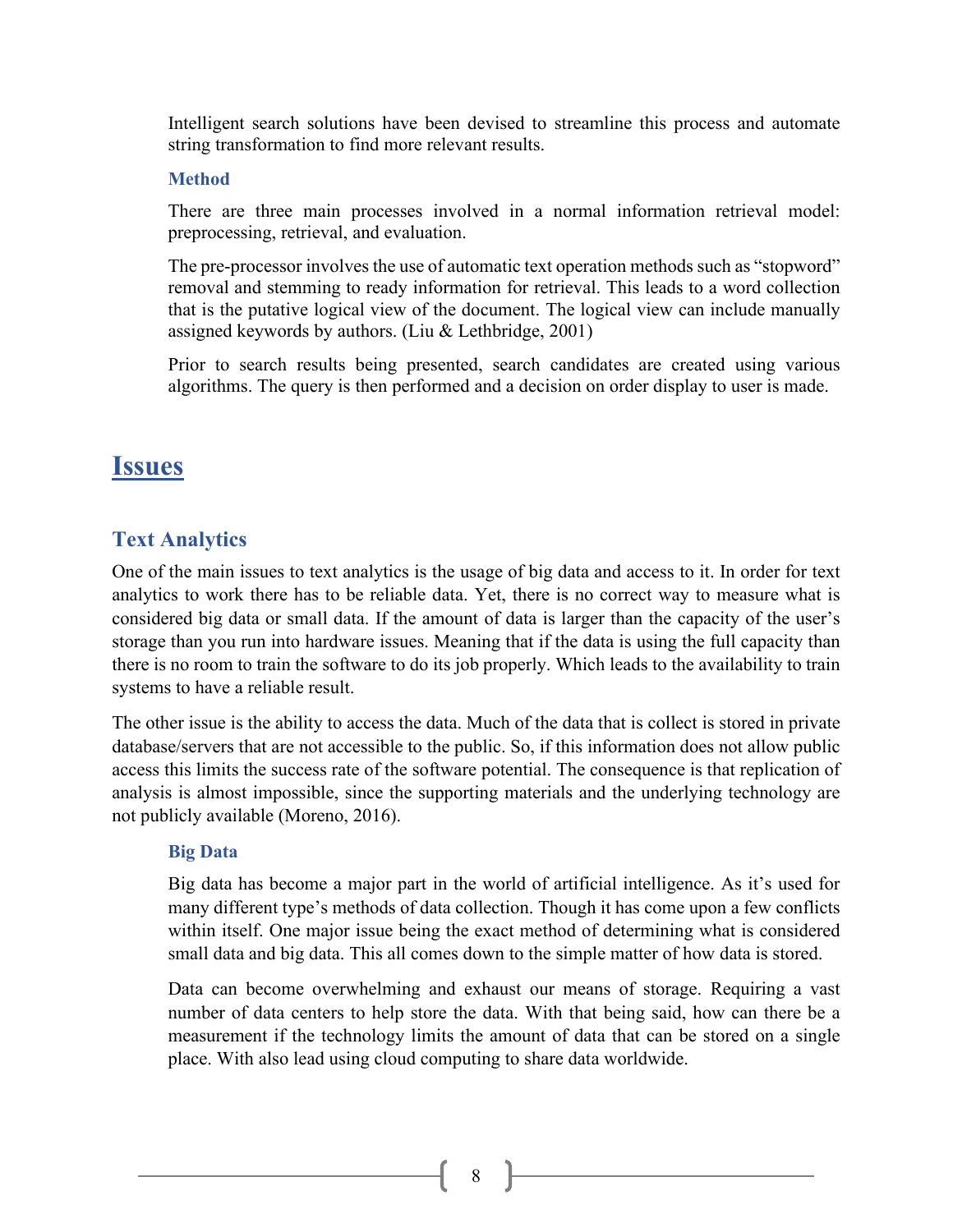Bringing us to the issue of how you can access the data and how it makes it harder for the use of text analytics. In order to have text analytics to be successful it needs to be able to access as much data to create linkages with all the data possible. Which becomes an issue when there is data that is being protected or data that is denied to certain users.

#### <span id="page-10-0"></span>**Automation and Knowledge Management**

With the data that is extract using text analytics it creates new uses for it. Whether it's used to help make future predictions, business decisions, or software training. The data needs to have some sort of organization. This is where knowledge management kicks to ensure that the correct data is used. Although like big data sometimes this data is withheld and protected which then limits its use. When it should be used to optimize to its full potential to help improve the life and uses for humans. Making knowledge management have its own issues within as it can both limit and optimize its use. Determine how the data is allocated can be an issue if the data gets split into different locations. Causing there do be corruption in data that is then unusable from the original extraction done by the text analytics.

Data is what helps improve everything in the world in all aspects. So when all this data gets put to use there are not only benefits there are also downfalls. Which is what we know as automation, then leading cause of newer technology. Though this is a great thing as a result from gaining data this also effects everyday normal jobs. The data that is collected can point out everyday things that can be replaced by machines. Which in the long run threatens the work force as it pushes out labor for machinery. Yet this isn't all negative feedback, this also creates new jobs as all machinery needs to be serviced. Using data that is collected and extracted. This helps improve these newer technologies with future crash reports and data caches.

#### <span id="page-10-1"></span>**Automation**

As more and more jobs are automated the question arises as to where the money from the machines should go. Some of these lost jobs will be replaced via structural unemployment. More complex jobs will emerge to compliment or innovate the machines that replaced them (Grace, 2018).

Approximately 1% of Americans are truck drivers who haul freight around the states. Self-driving trucks would eliminate the need for the truck drivers, eliminating over 3.5 million jobs. Since the technology will be expensive, the transition would be slow and gradual. Allowing for new roles to develop to replace the lost jobs.

Although structural unemployment has been keeping pace with technology, at some point the amount of jobs lost to automation will be to great. Universal basic incomes are a possible solution to a dwindling job market. As more machines take over jobs, a new tax mechanic could be made that taxes good made by automation at a higher rate than products made with human interaction. These extra taxes would provide a basic income to cover housing and food (Witte, 2019).

#### <span id="page-10-2"></span>**Artificial Intelligence**

Robotics is a field that has been growing rabidly in the ability of the machines they build. While these machines have been advancing so has the software that runs them.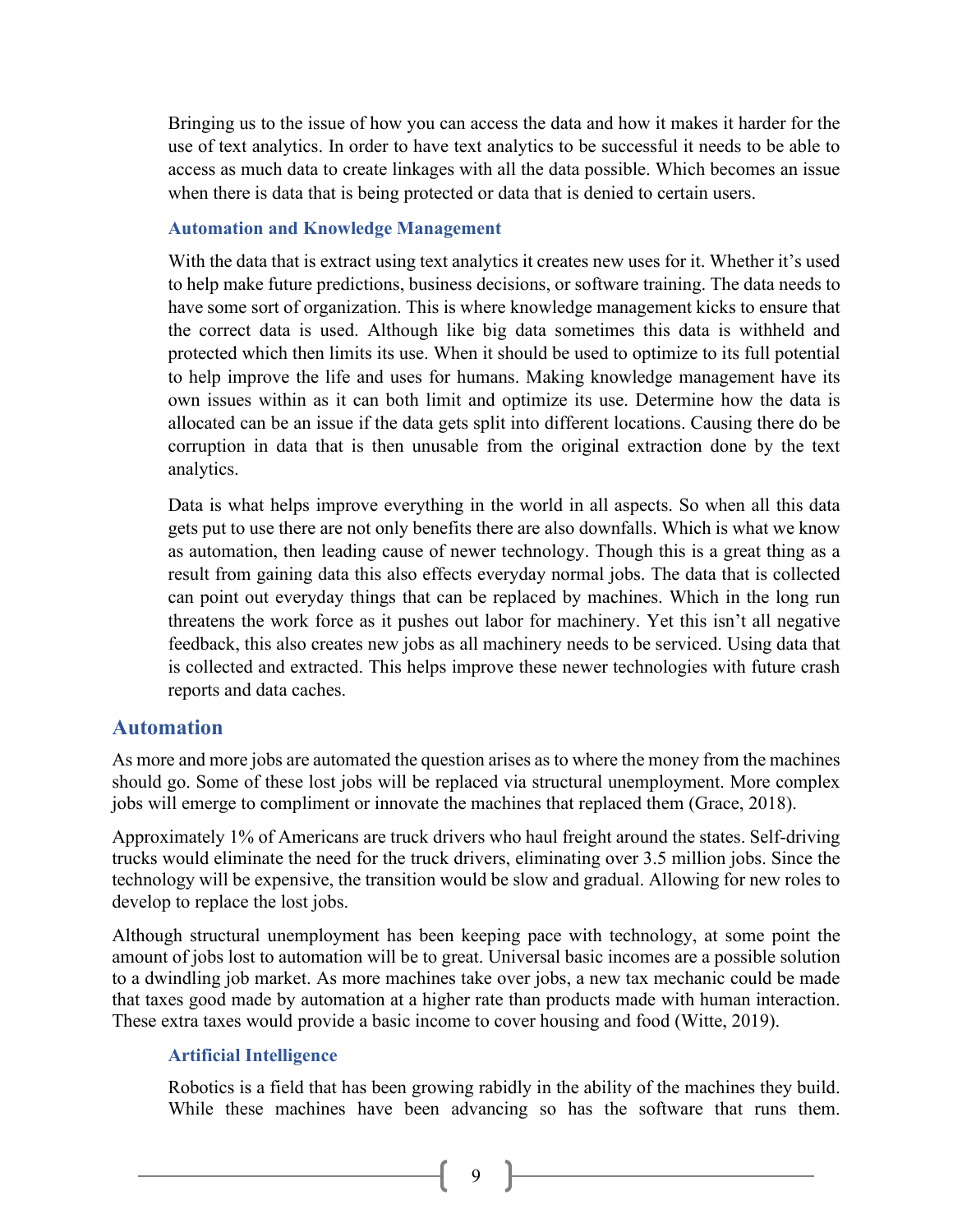Traditionally these machines have been programed to complete a single task repeatedly, in a factory setting where items are uniform and always located in the same spot. This method of programing works well for mundane tasks such as folding a box for packing. Randomness is the main factor that held back automation in more fields.

Artificial intelligence is a method of programing that allows the software to learn from experience, called machine learning. Conventionally a robot arm would be programed to grab a bolt and assemble something. With Artificial Intelligence the arm is told how to move, but not where to move. Instead the decisions on where to move are determined by a set of parameters that are calculated through trial and error. Programs can be trained on simulations or data gathered for millions of iterations to achieve the best method of achieving a goal state.

The capabilities of Artificial Intelligence will allow automation to expand to fields previously thought of as a fantasy. Some of the fields in current times are the ability for cars to drive themselves, and project management software. This software has the capability to complexly automate the project management for a business. The user inputs the tasks needed for the project, delegates whether the task can be automated or needs a human touch, finds free lancing applicants to complete the human tasks, and monitors the progress until completion. According to McKinsey & Company in 2016 this type of task would be very unfeasible (Chui, Manyika, & Miremadi, 2016).



*Figure 6: Susceptibly of occupations are to automation (Chui, Manyika, & Miremadi, 2016)*

Artificial intelligence is so powerful due to its ability to learn. The tasks that require a human touch once completed will be saved. These completed tasks will become new data values for the machine to train on and learn for the future. After completing hundreds of projects and having thousands of data values for human task, the Artificial Intelligence could learn to complete all tasks.

#### <span id="page-11-0"></span>**Structural Unemployment**

The basic definition of structural unemployment is persistent, long-term unemployment. This form of unemployment can be cause by a plethora of factors. The main form comes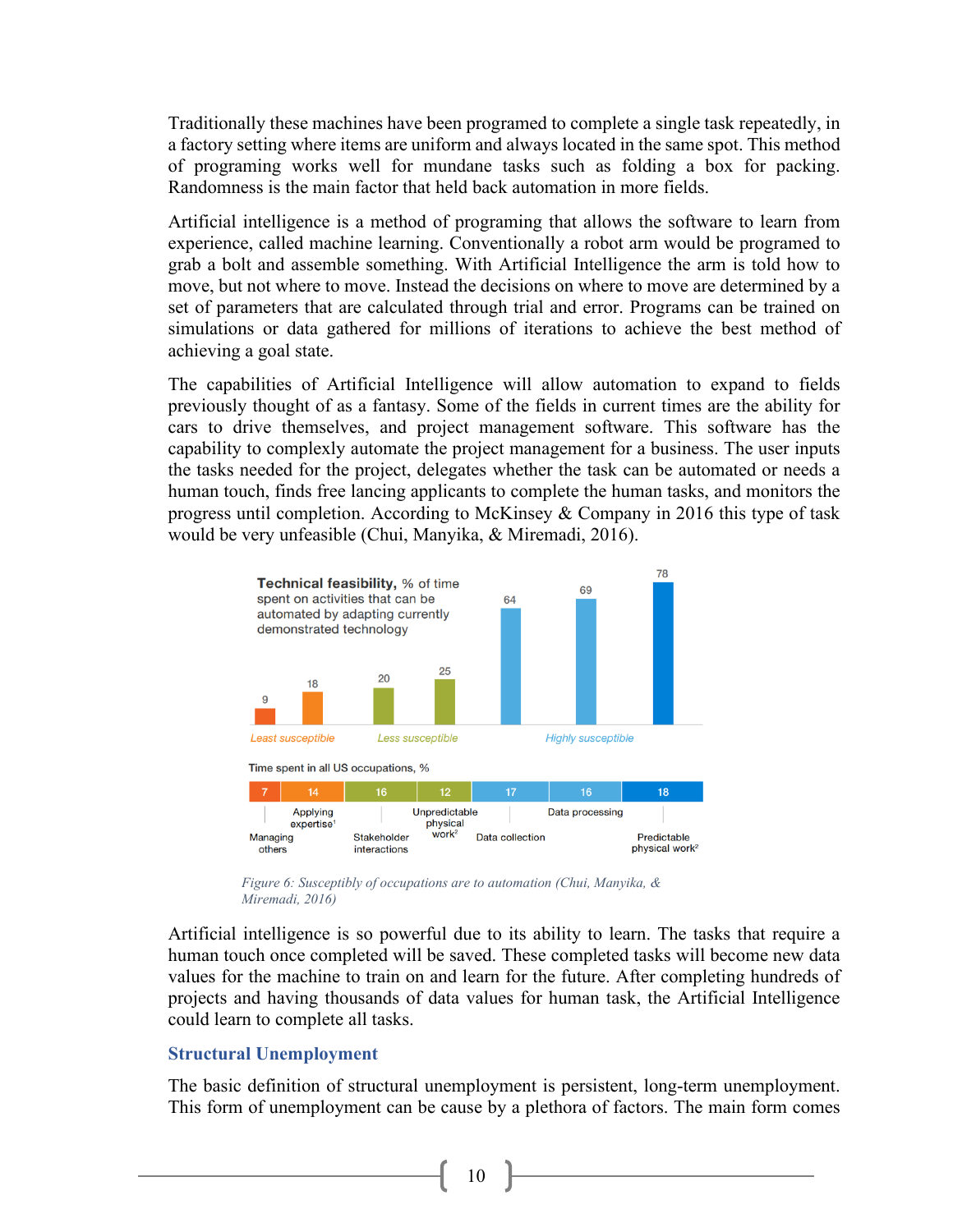from big shocks in the market that change the amount of locations and job type a company needs. These shocks come in the way of technological advancements. These examples can be the oil crisis in 1970, trade routes being opened with china, and the rise of the internet.

Advancements in automation is causing in increase in unemployment. Low skilled workers are being replaced by machines that can accomplish the same task, many times with greater efficiency. Ideally new jobs would be created to replace the jobs being lost. Although since the 1970's the amount of job creation in the United States has decreased, with the first decade of the 21<sup>st</sup> century in the United States having no increase in the total amount of jobs. This becomes a problem when you consider the United States population rises approximately 1.8 million every year.

During the years of 1998 and 2013 in the United States there were only 194 billion hours worked in each year. Although there were the same number of hours were worked, throughout the 15-year period the population increased by 40 million people. This means the jobs that are created are nullified by the jobs lost, without a net increase. Automation has allowed the total jobs to stay at standstill as without adding more jobs, production has gone up 42% with machines.

#### <span id="page-12-0"></span>**Minimum Basic Income**

A common topic brought up to combat the advancements in automation is for governments to issue a Universal Basic Income. This term of a Universal Basic Income has many forms and meanings, which can range from concepts like Welfare to providing everyone with a middleclass salary. The concept with the most approval is a Minimum Basic Income, MBI.

The concept of a MBI is for a government to provide to its citizens a tax-free amount of money. This amount would be enough to put each citizen above the poverty line. This money would allow for the necessities of food, housing, and transportation. This amount of money would not allow citizens to live carefree without work or responsibilities, although would give the safety net to allow for job transitions and unemployment.

New jobs that are being created are exponentially harder and more complex than the low skilled jobs that they are replacing. A MBI can allow a newly unemployed low skilled worker to live without fear while learning and advancing themselves to acquire a new job.

#### <span id="page-12-1"></span>**Knowledge Management**

The issue with capturing and sharing knowledge is that it needs to be updated constantly. Sharing the information to different departments of the company can cause problems because it won't be transferring the knowledge properly. It also limits the space of the knowledge getting organized properly. Having a ton of knowledge leads to time-consuming task of trying to find the past captured knowledge while adding new knowledge to the system.

Another issue is determining which information in the system is valuable information to keep (Verma, 2012). It is not a technology bases concept because humans are the ones that need to keep updating the information. That leads to losing time while figuring out which information is to be kept or to be thrown out.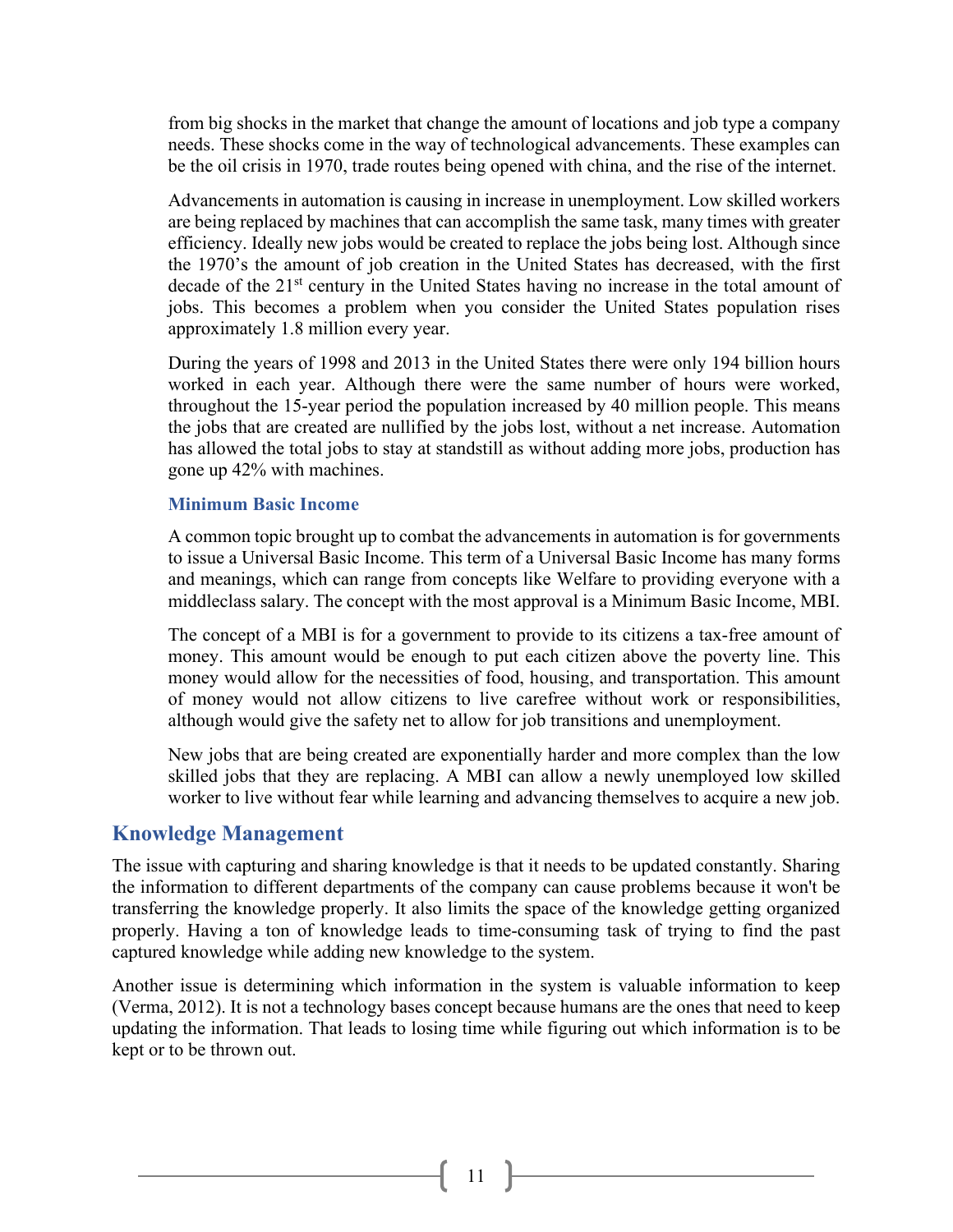#### <span id="page-13-0"></span>**Causes of KM Problems**

Problems that arise with Knowledge Management is creation, storage and retrieval, transfer, and application. Three categories that relate to causes are Structural causes, Human causes, and Technical causes (Ou & Davison, 2007). Figure 6 displays the causes of KM problems and how there is solutions to solve the knowledge management issues.



*Figure 7: KM Problems, Causes, and Solutions (Ou & Davison, 2007)*

#### <span id="page-13-1"></span>**Structural Related Causes**

Storage and transfer problems are caused by limited training, less resources, and time not dedicated to help employees learn the knowledge needed to use make the business run proficiently. Some structural causes are lack of organization, organizational structure, and inherent organizational culture.

Lack of organization is the first reason why KM causes issues. It creates problems to train employees. If there isn't knowledge that can be used to make the business run proficiently. Then it will not be used in the business properly. It creates problems when the data is transferred. Organizational structure is the next reason why KM causes issues. Inherent organizational culture is final reason why KM causes issues. This is known as the most critical problem in a workplace. There can be conflicts of sharing and transferring knowledge from different departments.

#### <span id="page-13-2"></span>**Human Related Causes**

Technology needs to update every so often, that gets the system updated to keep the knowledge up to date. Humans have to update the information but if they don't physically tell the program to update then it won't update. That causes old software to remain in the computers. Lack of training causes employees not to want to learn how to work with the software. New employees can feel as if not being trained to use the software can be overwhelming. Causing them to not be interested in learning the new software.

#### <span id="page-13-3"></span>**Technical Related Causes**

Technical causes are caused by the system becoming slow and hanging when inputting information in the system. When systems start to hang, the employee will have to manually inputted into the system. Which goes back to human related causes with having an outdated system. Technology must update the system every so often. If the system doesn't get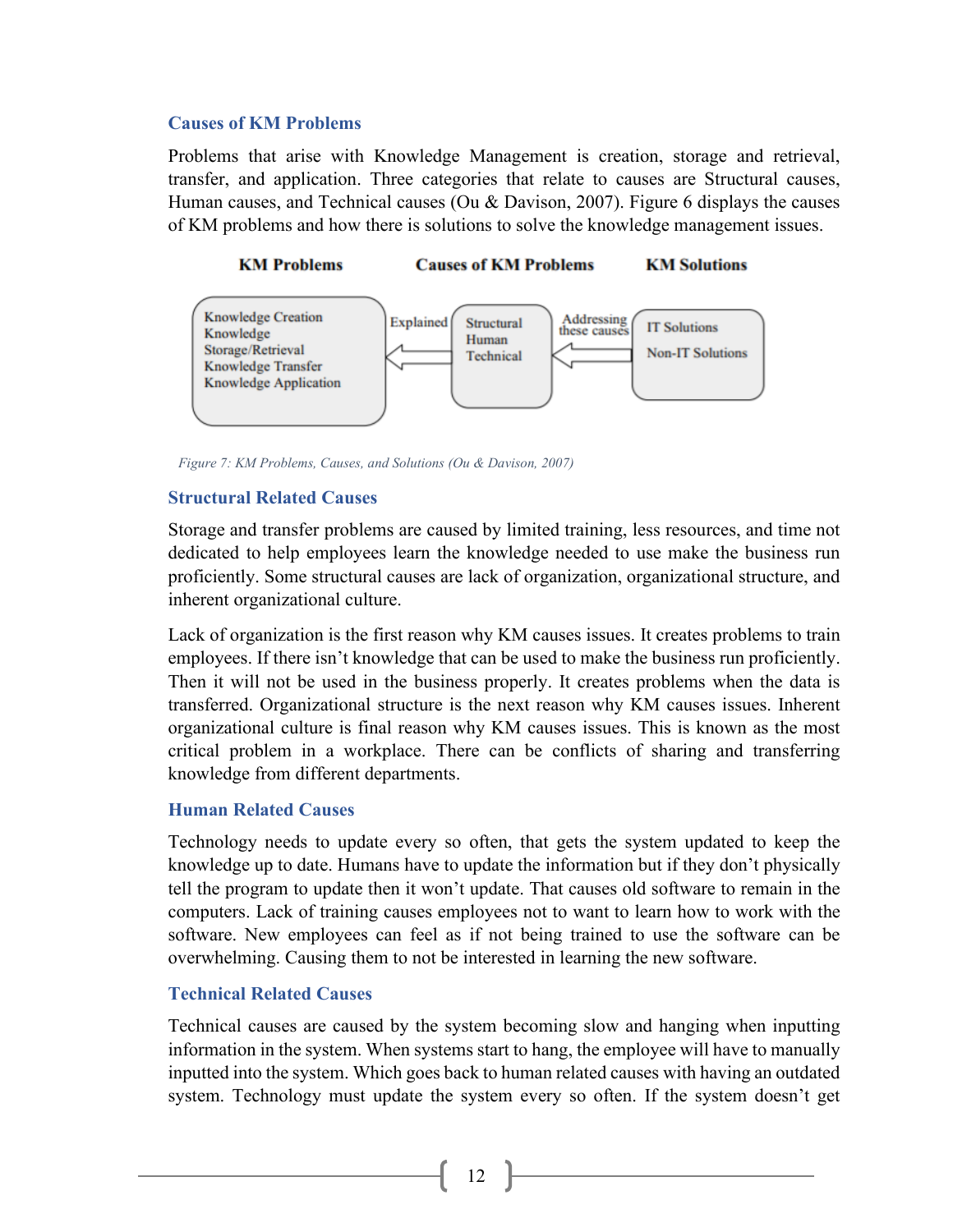updated occasionally then it will start becoming slow. That can also cause security of the system to go down. Security being down can allow hackers to break into the system to gather information about the business as well as employees.

#### <span id="page-14-0"></span>**Intelligent Search**

Despite the many benefits that exist in utilizing intelligent search algorithms, there are some drawbacks. Websites are not built in a uniform way, and neither is the information contained within. The science behind determining the most relevant results is not pure. Algorithms that might apply successfully to one website might not be met with the same level of success on another. This has the potential to cause a steep learning curve in the growth level of the AI system.

There are large investment costs associated with developing a high-level complexity algorithm like intelligent search. The potential and the benefits that can be achieved should be weighed against the significant undertaking.

Another issue that is present in search algorithms is the dependency on the information contained in external websites. The veracity of searchable information fitting the criteria for inclusion in a result can never entirely be one hundred percent. This dependency means that the reliability of results might not meet the user's expected threshold.

#### <span id="page-14-1"></span>**Performance**

The term "intelligent search" can mean a number of different things depending on who is asked. The driving idea behind the concept is predominantly used to describe the provision of better interpretation of searches with better results for a user each time. However, its application varies across several use cases.

For example, web service based intelligent search on legal documents looks to relate legal cases to each other and compare details simultaneously. Performing searches on a web index leads to challenges in speed of query execution. Attempts to increase search speed are performed by designing a clustering module that reduces the necessary volume of search space. The clustering module itself also presents a challenge to overall performance of the system. (Huang & Wong, 2019)

#### <span id="page-14-2"></span>**Structure**

Information is stored in a variety of ways. Relational databases have mapping systems that tie keys to values and save information in reliable ways that are generally easy to manipulate. These databases have a pre-defined syntax for navigating pockets of data.

Intelligent search is built to decipher data that is stored in unstructured ways. As a result, finding valuable information from a system is made infinitely harder. One proposal for examining data is to use text similarity. Information extraction technology is utilized to obtain summary and important information for text data on a system. Keyword search and text similarity algorithms are then used for analysis. This system strives to improve the current procedures for automating data analysis. (Yang, Chen, Zhang, Liu, & Li, 2020)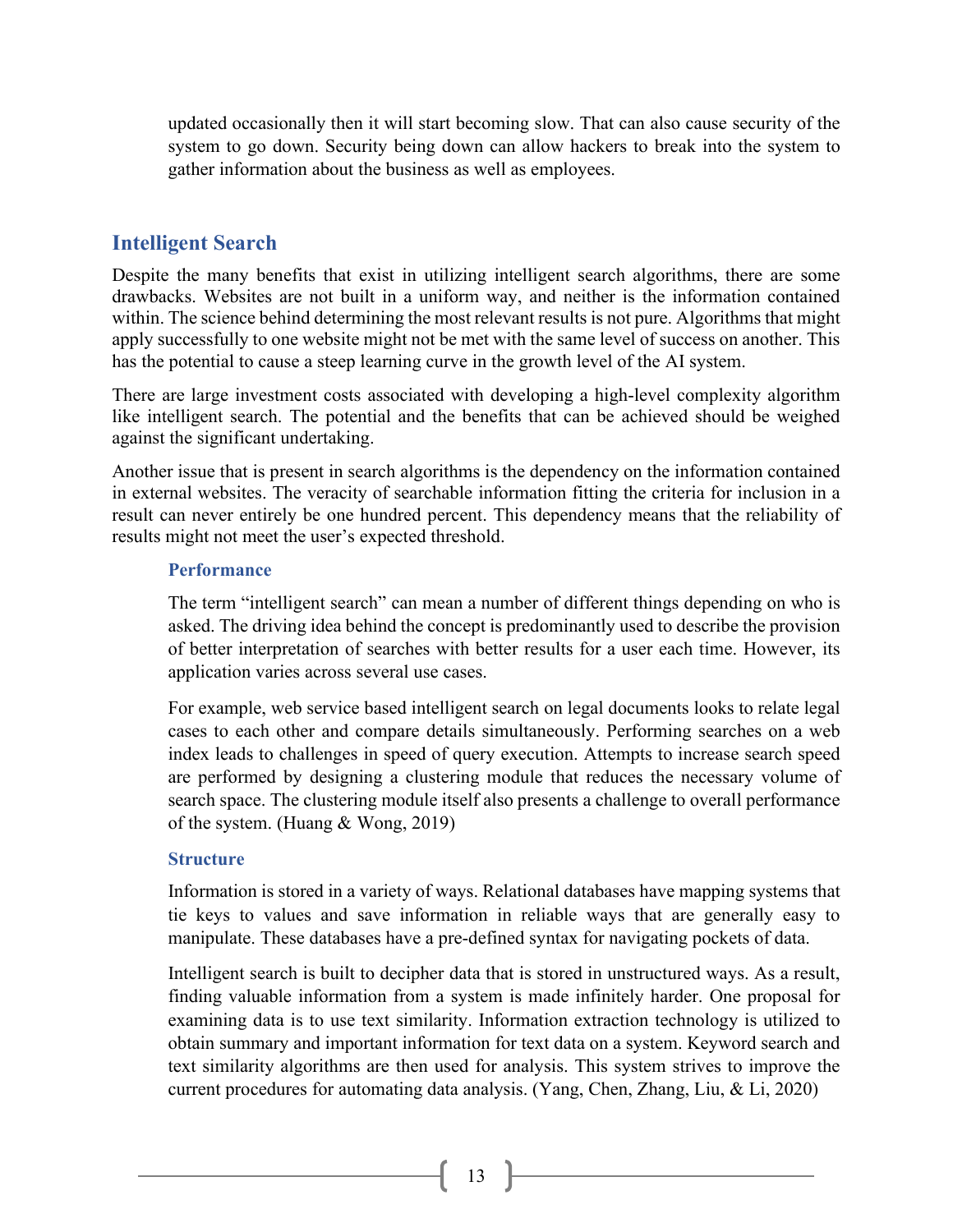#### <span id="page-15-0"></span>**Concise Summary**

Using text analytics is the fundamental property to using intelligent search with the help from knowledge management to reach automation. Text analytics uses both structured and unstructured information. Using different methods of extraction depending on the type of data that is being searched. As Big data is extremely complex and can take enormous time to be extracted. Intelligent search uses both formats of database containing all the data. With both gathering and collecting data intelligent searches depends on the help of text analytics to interrupt the data that is being searched for. Even after the data is extracted intelligent searches still depends on certain algorithms to complete its searches. Intelligent searches have become adaptive to certain algorithms to solve certain task to use the full capacity from its AI's. This information can then be extracted in many forms such as outputs to a screen or to an archive of data files. In either way there must be some sort of organization system put in place. Otherwise the data is useless and can become corrupt data over time as more and more random data keeps getting stored. Causing a snowball effect if the data keeps accumulating there is unnecessary use of memory that could then be used for other tasks

Knowledge management helps map out the information into specific categories. Allowing easy access to the data for future references rather than having the data all clumped up together. This creates a structure to the data making the access more reliable and faster to reach. This organizational system can then be access to help improve everyday equipment and software to reach its maximum potential. Thus, help create and develop new ideas to improve our everyday life's using automation. Reducing the number of medial tasks that can be done by some type of machinery or equipment. Which is meant to help us in the long run but coming with a few consequences. Having these items keep records when they encounter any problem. They retain data that is stored which can then be extracted using the fundamental property of text analytics. Which restarts the endless cycle to improve our technology and our life's.

Each aspect depends on one another to be able to work together to achieve a common goal. It's a never ending cycle that cannot be reached if there is a missing portion. From having text analytics discover data that is not yet seen as important from information gather from intelligent searches. That is used to create data and train AI's from the information that was organized by the knowledge management system. Only then can we start seeing change from the automation sector that is formed. AI's at this point now focus on keeping logs of failures and success to improve itself. Sending this data to be analyze and bring it to the start of the cycle once again. This in its own way is a self-sustained living organism that depends on one another starting with its foundation.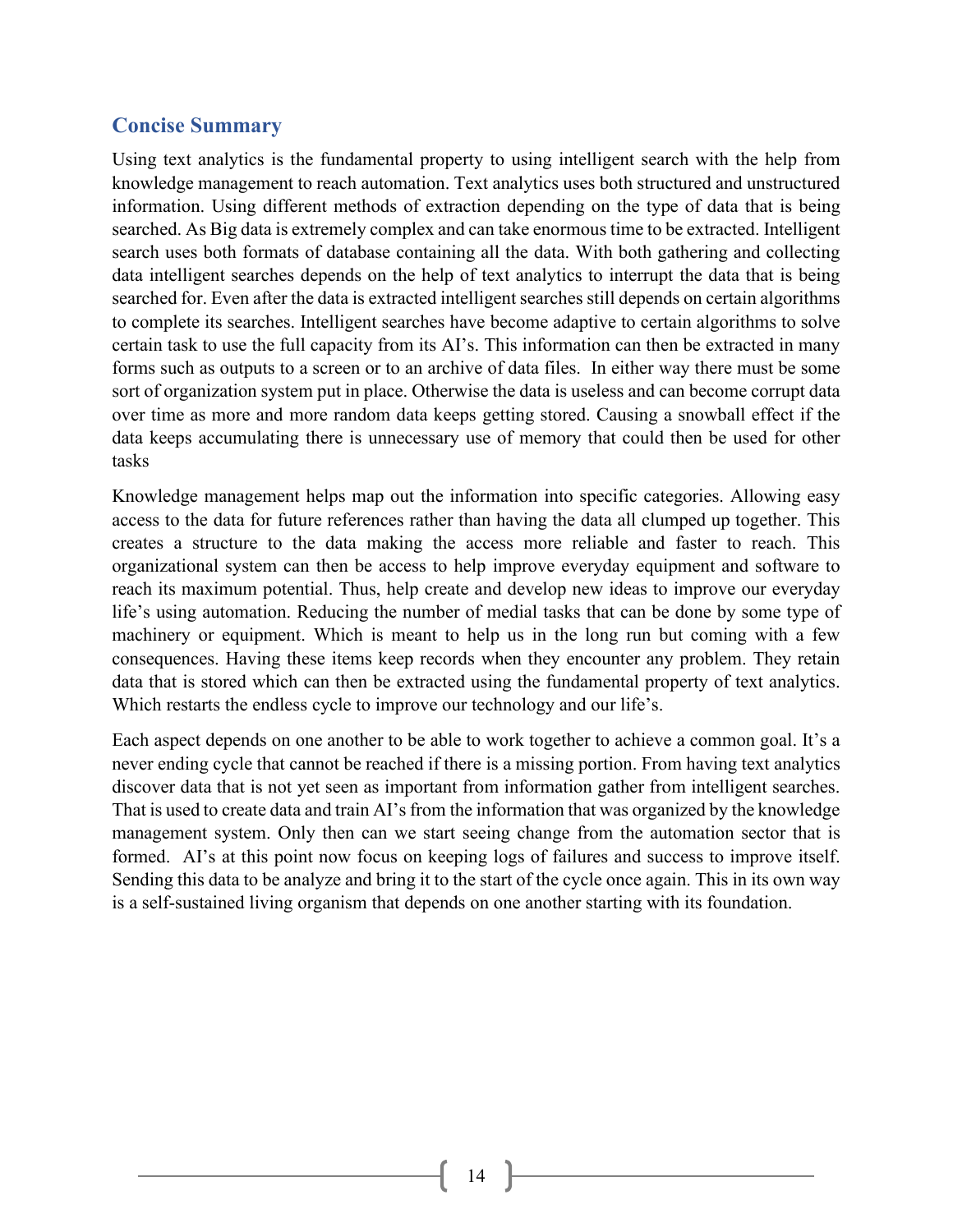## <span id="page-16-0"></span>**Extended Resources**

#### Text Analytics

- 1. This video helps explain what big data is and how data started to get shared to create the idea of big data. Using big data in many fields of study to help solve problems. <https://youtu.be/j-0cUmUyb-Y>
- 2. In this video they discuss how big data functions and how it operates in terms of memory. How it impacts your ever day life. <https://youtu.be/0Q3sRSUYmys>
- 3. This ties a few ideas of how automation and text analytics work with each other <https://dialnet.unirioja.es/servlet/articulo?codigo=5573981>

#### Automation

4. In this video they discuss how artificial intelligence allowing for automation of complex tasks will affect humans. Increase in complexity of available jobs causing for structural unemployment. [https://www.youtube.com/watch?v=WSKi8HfcxEk&ab\\_channel=Kurzgesagt%E2%80%](https://www.youtube.com/watch?v=WSKi8HfcxEk&ab_channel=Kurzgesagt%E2%80%93InaNutshell)

[93InaNutshell](https://www.youtube.com/watch?v=WSKi8HfcxEk&ab_channel=Kurzgesagt%E2%80%93InaNutshell)

- 5. This video discusses the different forms of structural unemployment. Long term and persistent unemployment can be cause by many factors with one of them being advancements in technology causing for a sudden shift in job flow. [https://www.youtube.com/watch?v=\\_t-](https://www.youtube.com/watch?v=_t-ZDHFr73s&ab_channel=MarginalRevolutionUniversity)[ZDHFr73s&ab\\_channel=MarginalRevolutionUniversity](https://www.youtube.com/watch?v=_t-ZDHFr73s&ab_channel=MarginalRevolutionUniversity)
- 6. This video examines a type of universal basic income, called minimum basic income. This income is to provide for the basic needs of living such as housing, food, and transportation.

[https://www.youtube.com/watch?v=kl39KHS07Xc&ab\\_channel=Kurzgesagt%E2%80%](https://www.youtube.com/watch?v=kl39KHS07Xc&ab_channel=Kurzgesagt%E2%80%93InaNutshell) [93InaNutshell](https://www.youtube.com/watch?v=kl39KHS07Xc&ab_channel=Kurzgesagt%E2%80%93InaNutshell)

#### Knowledge Management

7. This video talks about Knowledge Management. It goes in depth with what a knowledge management. It is a short video to help understand what a Knowledge Management can do to help a business.

<https://www.youtube.com/watch?v=k3jo7oWzUUc>

- 8. This video shows how an employer can use Knowledge Management software to use for their company. It shows how to input information about a new employee. <https://www.youtube.com/watch?v=skCEiEAzslM>
- 9. This video talks about how to determine the best software that a business can use for Knowledge Management. It shows how an employer can get a report on the training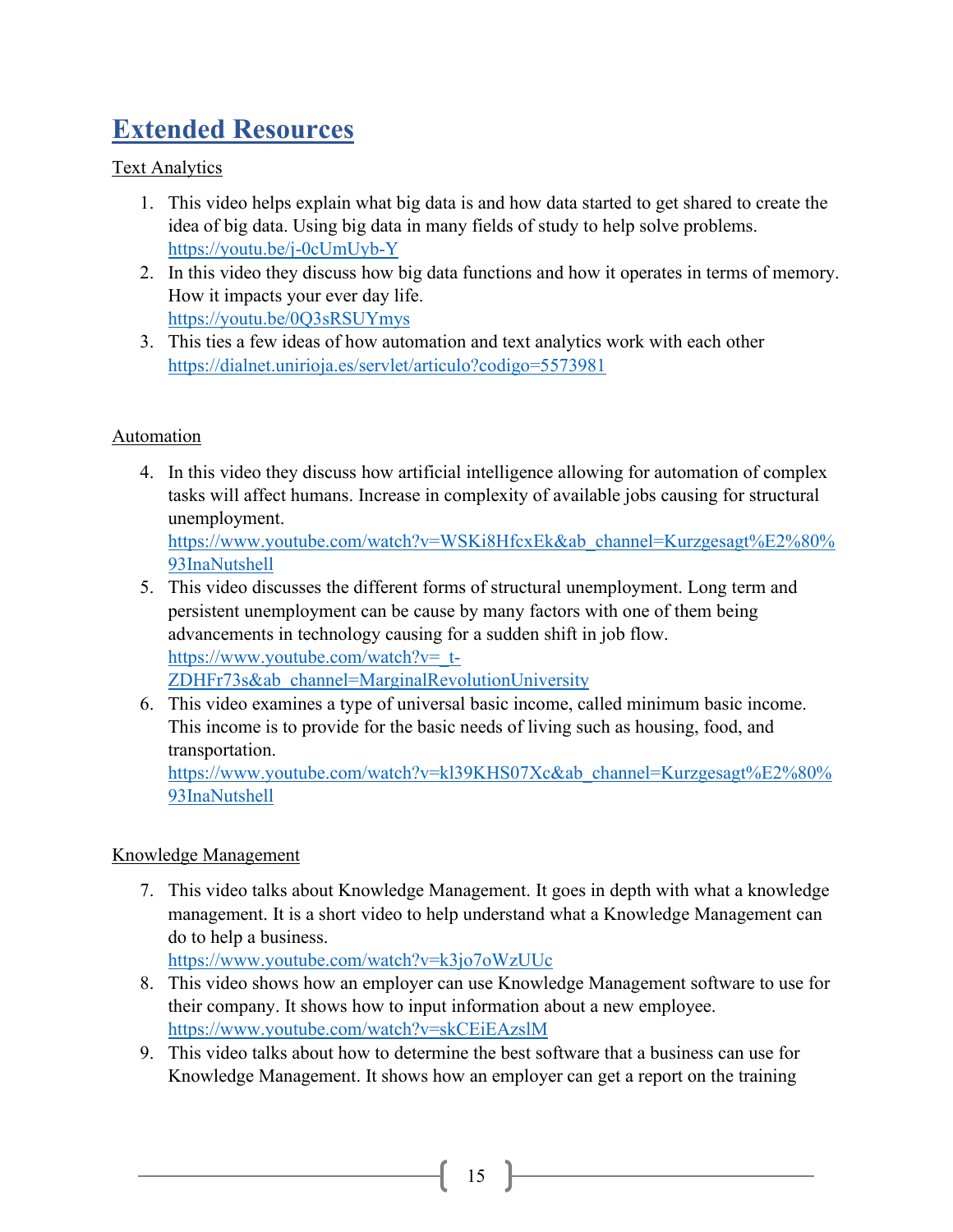courses the employees have done or must do. It allows the employer to assign training courses to new employees as well as old employees. <https://www.youtube.com/watch?v=csXgIf79VlQ>

10. This article gives a background information on what Knowledge Management is. <https://www.omnisci.com/technical-glossary/knowledge-management>

#### Intelligent Search

11. This is a short video talking about some of the benefits of intelligent search and how some of the largest companies, in this case Accenture, are using it to improve bottom-line in the business space:

[https://www.youtube.com/watch?v=sN15wTTfRjk&feature=emb\\_title](https://www.youtube.com/watch?v=sN15wTTfRjk&feature=emb_title)

12. This Oracle article talks about what intelligent Search is and discusses potential benefits. <https://www.oracle.com/business-analytics/intelligent-search.html>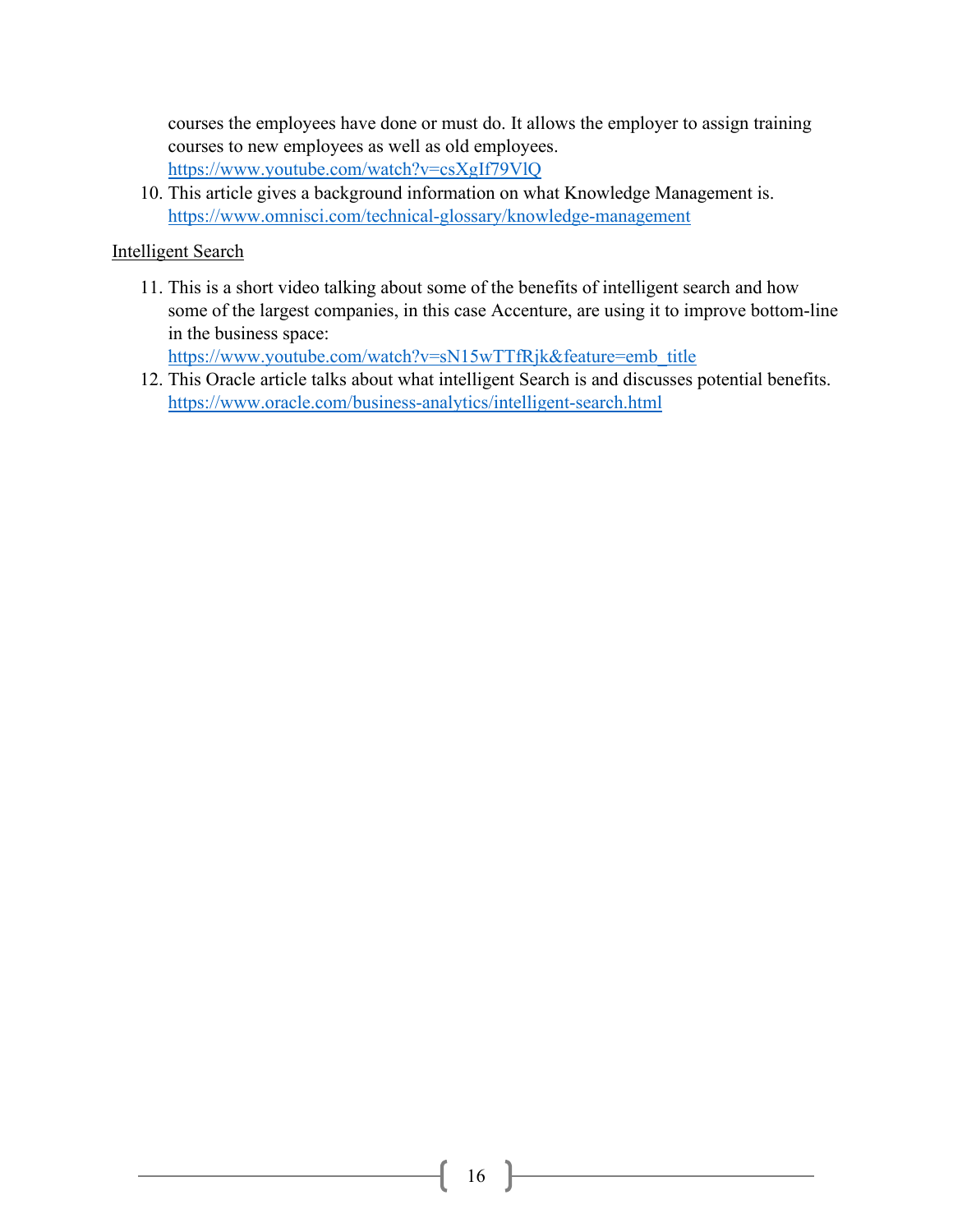### <span id="page-18-0"></span>**References**

- Chui, M., Manyika, J., & Miremadi, M. (2016, July). Where machines could replace humans and where they can't (yet). *Mckinsey Quarterly*, 3-8. Retrieved October 8, 2020, from http://pinguet.free.fr/wheremachines.pdf
- Grace, S. (2018, Febuary). Unemployment in the AI age. doi:https://doi.org/10.1145/3175502.3175511
- Greene, J. (2020). 4 key benefits of adding AI to your knowledge management program. *atspoke*. Retrieved from https://www.atspoke.com/blog/knowledge-management/ai-helpsknowledge-management/
- Grimes, S. (2009). *User Perspectives on Solutions and Providers.* Alta Plana. Retrieved from http://altaplana.com/TextAnalyticsPerspectives2009.pdf
- Hajric, E. (2018). Knowledge Management System and Practices . 193. Retrieved from https://www.knowledge-managementtools.net/files/A\_Synthesis\_of\_Knowledge\_Management\_Failure\_Factors.pdf
- Hietala, J. (2019). *Digital Transformation of the Workforce.* Retrieved from https://www.valamis.com/hub/knowledge-management
- Huang, H., & Wong, R. (2019). *Web Service based Intelligent Search on Legal Documents.* Retrieved from ACM Digital Library: https://dl.acm.org/doi/pdf/10.1145/3290688.3290710
- Liu, H., & Lethbridge, T. C. (2001). *Experimentation with Intelligent Search Techniques.* Retrieved from ACM Digital Library: https://dl.acm.org/doi/10.5555/782096.782106
- Liu, J., Ratnaparkhi, A., Yao, Q., & Katariya, S. (2006). Intelligent Search Results Blending.
- Madhu, G., Dr. Govardhan, A., & Dr. Rajinikanth, T. V. (2011, January). Intelligent Semantic Web Search Engines: A Brief Survey. *International journal of Web & Semantic Technology*. Retrieved from https://arxiv.org/ftp/arxiv/papers/1102/1102.0831.pdf
- Moreno, A. (2016). *Text Analytics: the convergence of Big Data and.* Madrid, Spain. Retrieved from https://dialnet.unirioja.es/servlet/articulo?codigo=5573981
- Ou, C. X., & Davison, R. M. (2007). Knoweldge Management Problems, Causes, And Solutions: Junior. 7. Retrieved from http://www.pacis-net.org/file/2007/1231.pdf
- Rhem, A. J. (2017, July 18). The Connection between Artificial Intelligence and Knowledge Management. *KM Institute* . Retrieved from https://www.kminstitute.org/blog/connection-between-artificial-intelligence-andknowledge-management
- Verma, M. K. (2012). *Application of Knowledge Management in Libraries: A Management Approach.* New Delhi, India. Retrieved from

 $17$  }